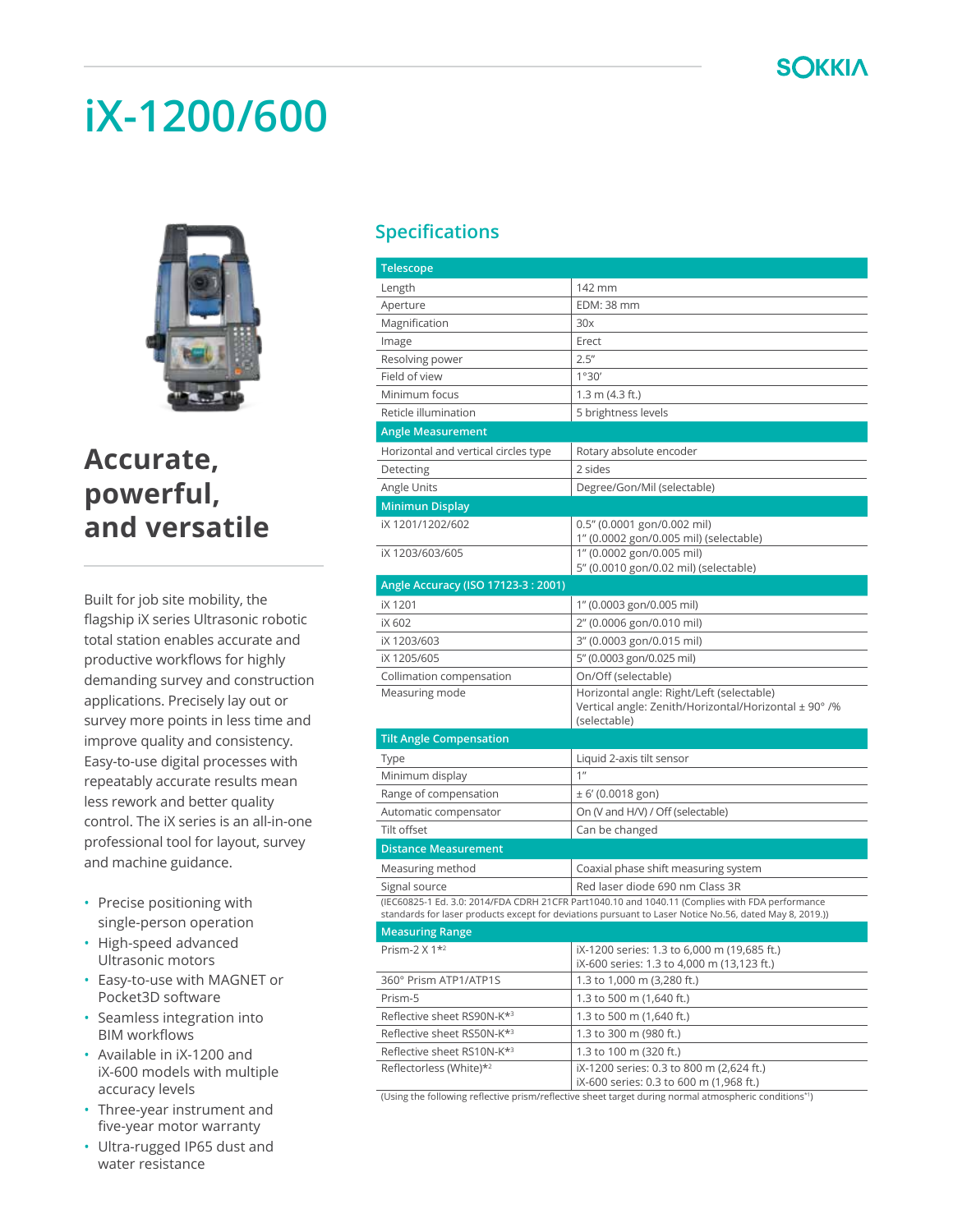

# **iX-1200/600**

| <b>Minimum display</b>                                                                                                                          |                                                                    |  |
|-------------------------------------------------------------------------------------------------------------------------------------------------|--------------------------------------------------------------------|--|
| Fine/Rapid                                                                                                                                      | 0.0001 m (0.001 ft./ 1/16 inch) or                                 |  |
| measurement                                                                                                                                     | 0.001 m (0.005 ft./ 1/8 inch)                                      |  |
| Tracking                                                                                                                                        | 0.001 m (0.005 ft./ 1/8 inch) or                                   |  |
| measurement                                                                                                                                     | 0.01 m (0.1 ft./ 1/2 inch)                                         |  |
| Maximum slope                                                                                                                                   | 12,000 m                                                           |  |
| prism / reflective                                                                                                                              |                                                                    |  |
| sheet                                                                                                                                           |                                                                    |  |
| Slope distance                                                                                                                                  | Reflectorless: 1,200 m (3,930 ft.)                                 |  |
| Distance unit                                                                                                                                   | Prism: 9,600 m (31,490 ft.)<br>m/ft./US ft./inch (selectable)      |  |
|                                                                                                                                                 |                                                                    |  |
| <b>Distance accuracy</b>                                                                                                                        |                                                                    |  |
| Circular or 360° Prism                                                                                                                          | iX-1200 series                                                     |  |
| ATP1                                                                                                                                            | Fine: 1 mm (0.003 ft.) + 2 ppm<br>Rapid: 5 mm (0.0016 ft.) + 2 ppm |  |
|                                                                                                                                                 |                                                                    |  |
|                                                                                                                                                 | iX-600 series                                                      |  |
|                                                                                                                                                 | Fine: 2 mm (0.006 ft.) + 2 ppm                                     |  |
|                                                                                                                                                 | Rapid: 5 mm (0.016 ft.) + 2 ppm                                    |  |
| Reflective sheet* <sup>3</sup>                                                                                                                  | Fine: $2 \text{ mm}$ (0.006 ft.) + $2 \text{ ppm}$                 |  |
|                                                                                                                                                 | Rapid: 5 mm (0.016 ft.) + 2 ppm                                    |  |
| Reflectorless                                                                                                                                   | Fine:                                                              |  |
| (White) $*^4$                                                                                                                                   | 2 mm (0.006 ft.) + 2 ppm (0.3 to 200 m)                            |  |
|                                                                                                                                                 | 5 mm (0.016 ft.) + 10 ppm (200 to 350 m)                           |  |
|                                                                                                                                                 | 10 mm (0.032 ft.) + 10 ppm (350 to 1000 m)                         |  |
|                                                                                                                                                 | Rapid:                                                             |  |
|                                                                                                                                                 | 6 mm (0.020 ft.) + 2 ppm (0.3 to 200 m)                            |  |
|                                                                                                                                                 | 8 mm (0.026 ft.) + 10 ppm (200 to 350 m)                           |  |
|                                                                                                                                                 | 15 mm (0.049 ft.) + 10 ppm (350 to 1000 m)                         |  |
| Measurement mode                                                                                                                                | Fine measurement (single/repeat/average)                           |  |
|                                                                                                                                                 | Rapid measurement (single/repeat) /Tracking                        |  |
|                                                                                                                                                 | (selectable)                                                       |  |
| <b>Measuring time</b>                                                                                                                           |                                                                    |  |
| Fine measurement                                                                                                                                | 1.5 sec + every 0.9 sec.                                           |  |
| Rapid measurement                                                                                                                               | 1.3 sec + every 0.6 sec.                                           |  |
| Tracking                                                                                                                                        | 1.3 sec + every 0.4 sec.                                           |  |
| measurement                                                                                                                                     |                                                                    |  |
| Temperature input                                                                                                                               | - 35 to 60°C (in 0.1°C step)/                                      |  |
| range                                                                                                                                           | - 31 to 140°F (in 1°F step)                                        |  |
| Pressure input range                                                                                                                            | 500 to 1,400 hPa (in 0.1 hPa step),                                |  |
|                                                                                                                                                 | 375 to 1,050 mm Hg (in 0.1 mm Hg step),                            |  |
|                                                                                                                                                 | 14.8 to 41.3 inch Hg (in 0.01 inch Hg step)                        |  |
| ppm input range                                                                                                                                 | -499 to 499 ppm (in 0.1 ppm step)                                  |  |
| Prism constant                                                                                                                                  | -99 to 99 mm (in 0.1 mm step)                                      |  |
| correction<br>Earth curvature and                                                                                                               | 0 mm fixed for reflectorless measurement<br>No/Yes K=0.142         |  |
| refraction correction                                                                                                                           | Yes K=0.20 (selectable)                                            |  |
| Sea level correction                                                                                                                            | No/Yes (selectable)                                                |  |
|                                                                                                                                                 |                                                                    |  |
| *1: Slight haze, visibility about 20 km, sunny periods, weak scintillation.<br>*2: No haze, visibility about 40 km, overcast, no scintillation. |                                                                    |  |
| *3; Figures when the laser heam strikes within 30° of the reflective sheet target                                                               |                                                                    |  |

\*3: Figures when the laser beam strikes within 30° of the reflective sheet target.<br>\*4: Figures when using Kodak Gray Card White side (reflection factor 90%)<br>and brightness level is less than 5,000 lx (a little cloudy). Whe and precision will change depending on the target reflection factor, weather conditions and location conditions.